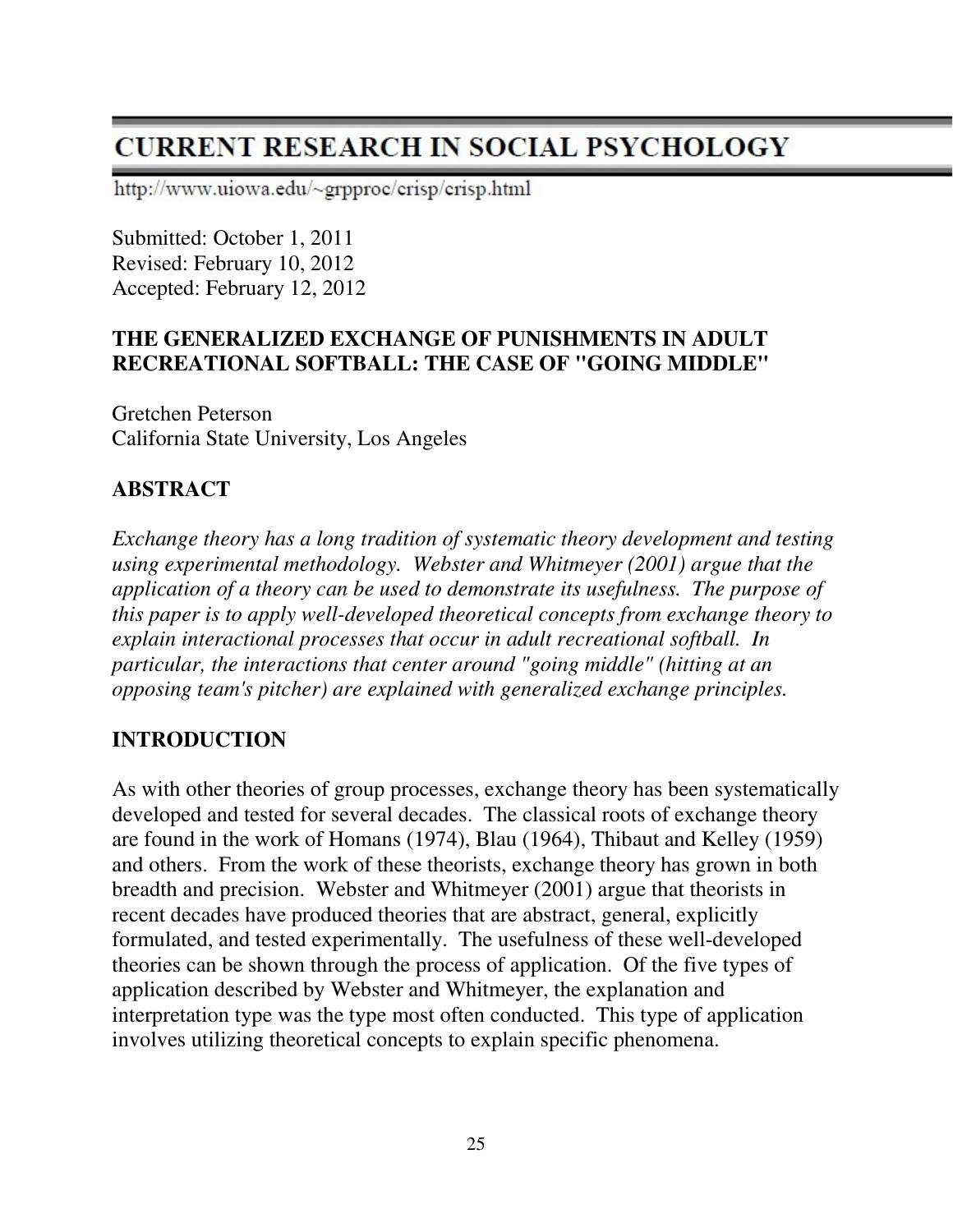The specific phenomena used in this application are interactions that occur during adult recreational softball games. This type of sporting event provides a setting where exchange theory concepts can be applied to specific interactions. Because of the high level of involvement across the country (and even growing internationally), the arena of adult recreational softball provides a recurrent setting for applying exchange concepts. In terms of the number of people involved in the sport, the Amateur Softball Association of America estimates that there are over 2.5 million players involved in its programs each year (ASA 2010). This association is just one of several softball associations, so the actual number of participants when other associations and local league participants are included, would be many millions more.

Beyond the high rates of participation in adult recreational softball, sporting events generally provide fertile ground for applying the theoretical principles of social exchange. The core assumptions of social exchange are: actors will seek to maximize benefits and minimize costs, actors are mutually dependent upon one another and exchanges occur over time (Molm and Cook 1995). Actors involved in softball games meet these core assumptions for a social exchange since they are mutually dependent upon one another (you cannot play without someone to play against), the relationship recurs over a period of time (whether just in the context of one game, over multiple games in an ongoing league, or across multiple tournaments) and actors seek to maximize benefits (winning) and minimize costs (losing). While softball games meet the core assumptions for an exchange setting, the particular interactions of interest for this application of exchange theory are instances of "going middle".

#### **"GOING MIDDLE"**

In recent years, a new type of interaction has arisen in adult recreational softball. This process, called "going middle," refers to a batter in slow-pitch softball hitting at an opposing team's pitcher. Unlike baseball or fast-pitch softball where the batter must respond quickly to hit the ball, slow-pitch softball is characterized by pitches delivered with a certain amount of arc so that a skilled batter can adjust where they hit the ball. While many players argue that the middle of the field is an open area of the field and an easy place to get hits, there is a greater risk of injury to players who pitch because of the proximity to the batter and the high batted ball speeds. As the technology of bats and balls has improved, the time that a pitcher has to react to a ball hit at them has decreased. At current bat performance standards, a pitcher has typically .33 seconds to react to a ball hit directly at them (ASA 2010). Thus, hitting the ball through the middle of the field (and, in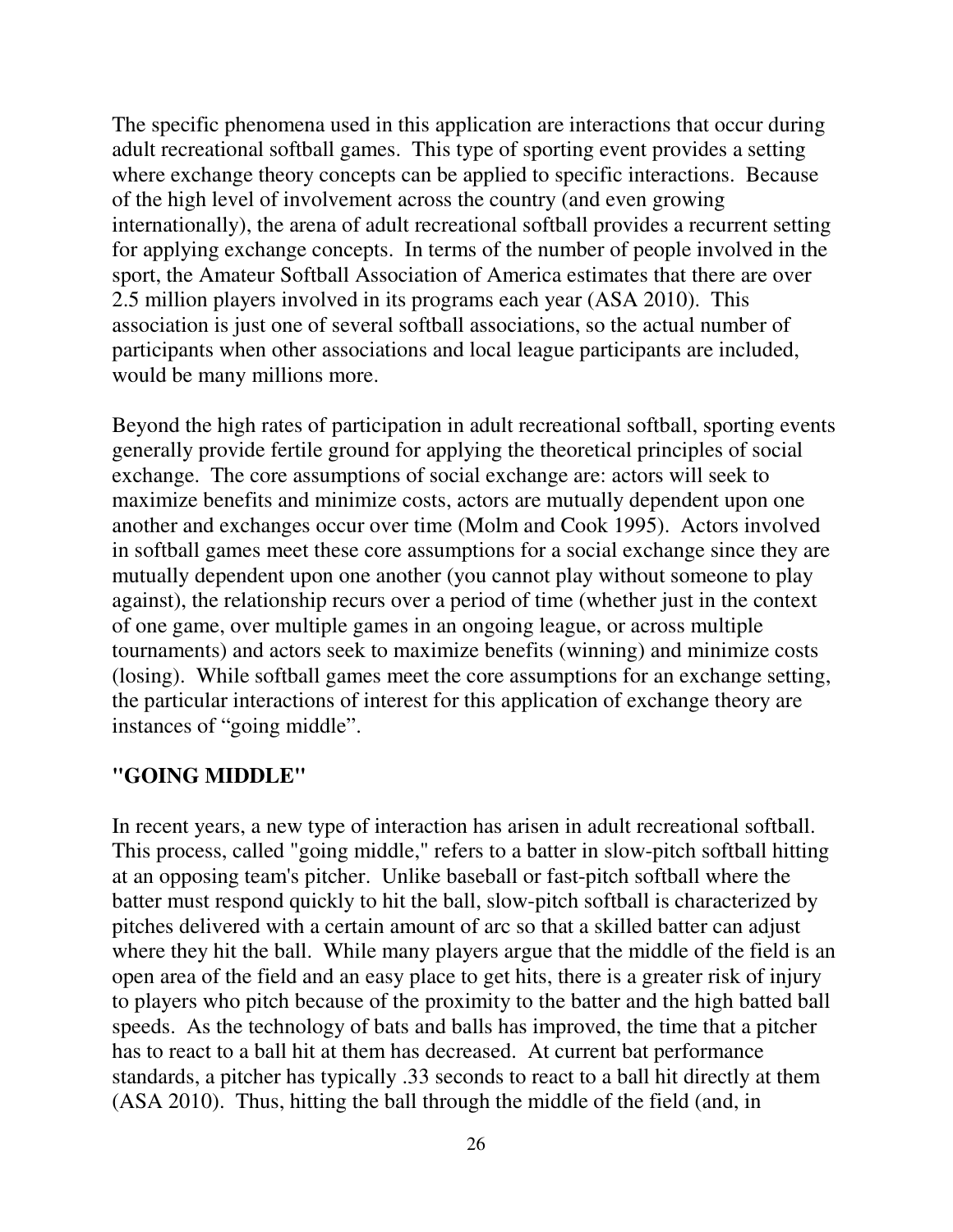particular, at the pitcher) can lead to substantial injury. When players refer to "going middle" in softball, there is a presumption of intentionality to the action. Thus, when softball players refer to someone "going middle", they are implying that the batter intended to hit the ball at or very close to the opposing team's pitcher.

### **"GOING MIDDLE" AS SOCIAL EXCHANGE**

Can we therefore examine "going middle" as a type of exchange to better understand the interaction and its consequences? Identifying the type of exchange represented by "going middle" is made difficult because it straddles the line distinguishing direct and indirect reciprocity. Direct reciprocity occurs when two actors engage in an exchange with one another whereas indirect reciprocity occurs when the recipient of an exchange exchanges with another actor in a network or group (Molm, Collett, and Schaefer 2007). When someone hits middle in softball, the recipient of the exchange is always the opposing team's pitcher so there is only one actor on each team who can serve as the recipient of the exchange. However, any batter on a team can serve as an initiator of the exchange so there are multiple actors involved in the exchange process. Because of this, it is possible for a direct, reciprocal exchange to occur when two pitchers on opposing teams exchange hits up the middle with one another, but there is also indirect reciprocity when other players hit middle and exchange with the opposing pitcher.

Generalized exchange is a type of indirect exchange and as such requires three or more actors to complete (Molm and Cook 1995). In generalized exchange, a benefit is not reciprocated directly from an exchange partner but is reciprocated from another actor within the exchange network. In the classic example of the Kula ring (Malinowski 1922), the exchange passes through specific actors and resembles a circular flow of benefits through the network. This generalized exchange results from A giving resources to B, B exchanging with C, and then C exchanging with A.

Bearman (1997) distinguishes between two forms of generalized exchange: chain generalized and net generalized. In chain generalized exchange, benefits must flow through all actors in the exchange network in order for a giver to become a recipient. This is the type of exchange described above in the Kula ring. This is distinct from net generalized exchange in which individual actors exchange with a group. Actors in net generalized exchange essentially take turns as givers and recipients. Schaefer and Kornienko (2009) characterize generalized exchange as a context of positive connections where exchange in one relation facilitates exchange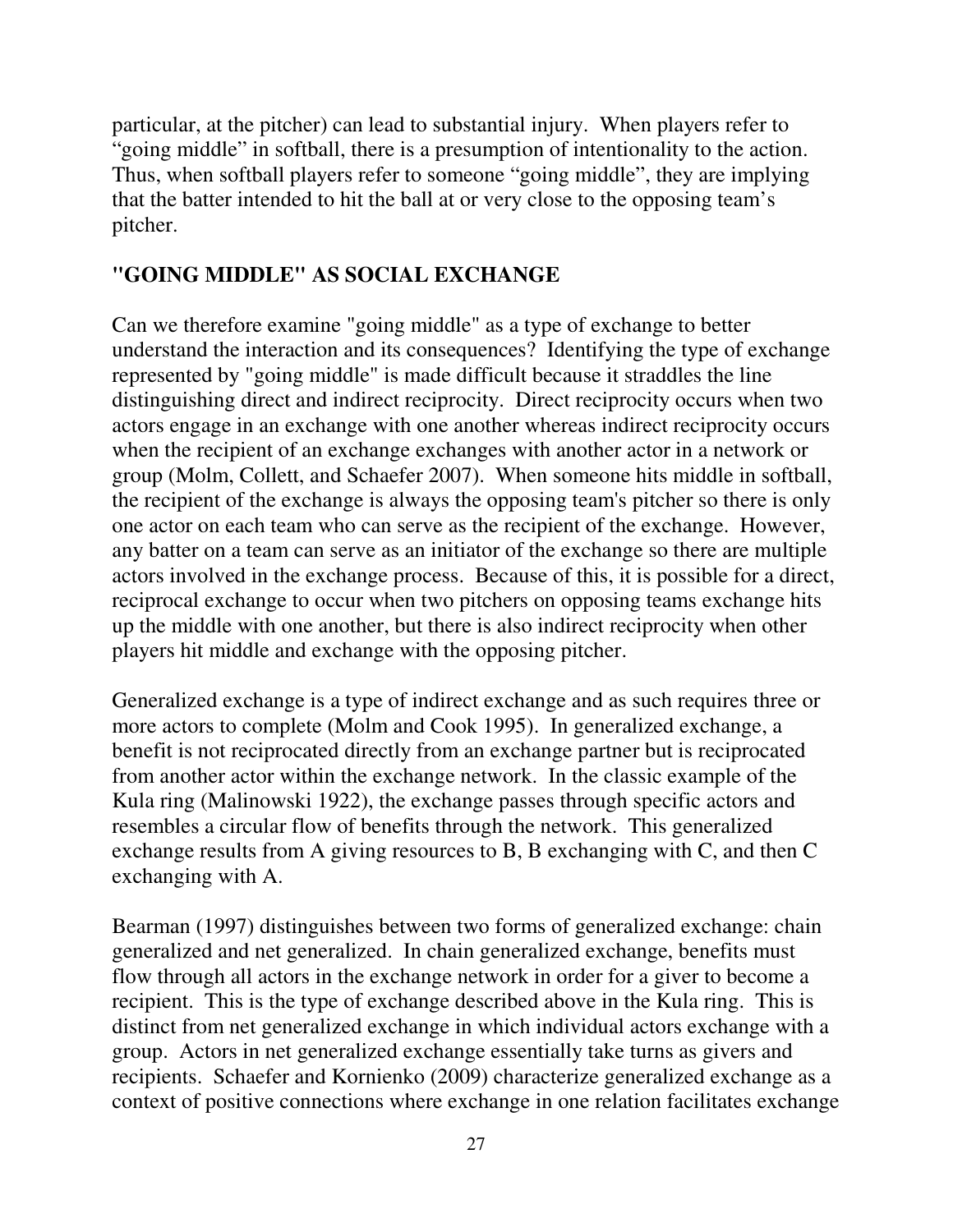in the connected relation. In the case of hitting middle, this is demonstrated since it is the act of one batter that prompts reciprocation by the other team. Thus, an initial exchange (hit up the middle) is necessary for the subsequent exchange (retaliatory hits up the middle) to occur. This reciprocation is not generally direct since it is a batter on one team who hits at the pitcher of the other team while a different actor on that pitcher's team will then hit at the pitcher from the first team. Thus, the interaction involves the type of positive connections that Schaefer and Kornienko (2009) argue characterizes generalized exchange.

In adult recreational softball, we can conceptualize "going middle" as a modified type of generalized exchange. The resource involved in the exchange is hitting up the middle or at the opposing team's pitcher. The exchange is initiated when the first person hits the ball up the middle at the pitcher. Even if the pitcher fields the ball cleanly and gets the player out, members of the other team will generally respond by saying "middle's open". The exchange continues as members of the second team then hit the ball at the pitcher of the first team thus creating a net generalized exchange. The pitcher expects that his teammates will hit at the opposing pitcher if the opposing team has hit the ball at him. Different members of the teams will be involved in the exchange at various points in time thus creating a type of net generalized exchange where one exchange act facilitates the next exchange act.

Another factor that complicates this analysis of hitting middle as a type of exchange is that the exchange involves punishments rather than rewards. Even when a pitcher is not actually injured by a ball being hit up the middle, the risk of injury connotes this action as a type of punishment. Molm (1997) elucidates the differences between reward power and punishment power through a series of experiments that illustrated that punishment power can be particularly effective when both the probability and magnitude of punishment is high. The case of going middle in recreational softball fits both of these scenarios since normative expectations dictate a high probability of punishment and technological changes have made the possibility of injury high when a ball is hit at a pitcher. The delivery of punishments becomes the responsibility of many actors within each team. Thus this exchange is not purely based on individuals as actors or even the team as an actor, but is based on a mixture of individual and team. The exchange of punishments seen in recreational softball can be equated to a mixed sanction as described by Heckathorn (1990) where the sanction is levied against a group member who serves to represent the individual violator who initially hit middle. In this case, the sanction or punishment is carried out against a different member of the group and not the group as a whole.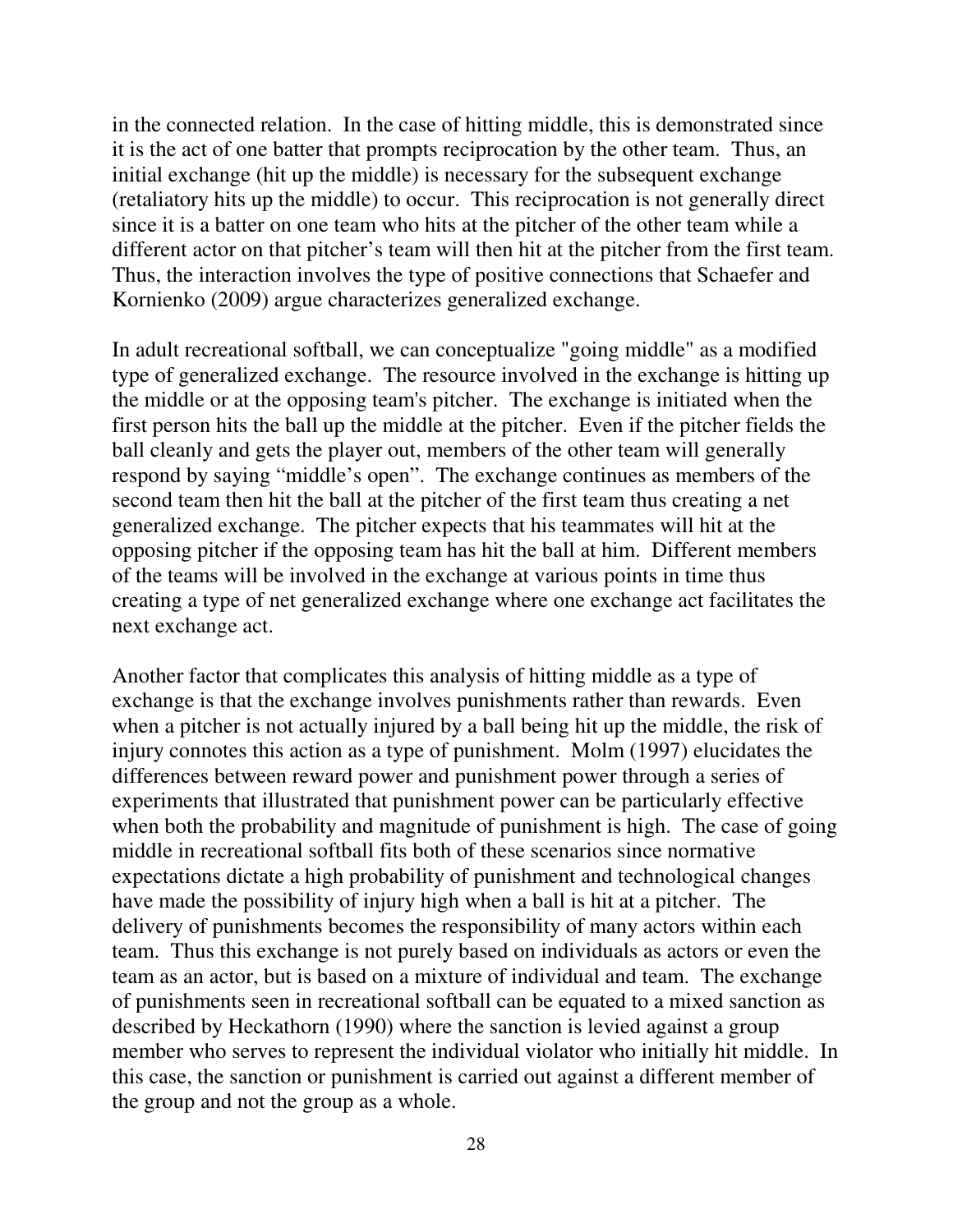Lawler, Thye, and Yoon (2008) found that generalized exchange produced the lowest rates of exchange, the lowest feelings of pleasure, the lowest sense of network level cohesion, and the lowest affective attachment to the network as a group when compared to productive, negotiated, and reciprocal forms of exchange. However, they only tested chain-generalized exchange in their study where one actor could give to one other actor and could only receive from a different actor as opposed to the type of net-generalized exchange found in this setting. As just explained, the exchange of hits going middle in adult recreational softball represents a type of generalized exchange so this setting can be used to apply exchange theory concepts to interactions outside the laboratory. Further, the focus on the exchange of punishments, instead of rewards, presents a new avenue for furthering our understanding of generalized exchange.

#### **METHODS**

Data for this application of exchange theory to softball interactions comes from both participant observation and survey methodologies. The participant observation was conducted from September 2006 through January 2008. I was a complete participant in softball leagues and tournaments in the greater Los Angeles area. In this area, leagues run throughout the year and tournaments are played every weekend at various locations. Data was collected from time as a participant in coed and women's games and as an observer of men's games. To supplement the data collected through participant observation, an online survey was also conducted. Advertisements for the survey were placed on softball message boards for areas across the country and were sent via email. The sample of respondents resulting from this open advertisement, online survey is not representative, but does include respondents from across the country. Thus, the survey data supplements the rich participant observation data collected in Southern California. A total of 1727 respondents accessed the online survey although not every respondent answered every question. The resulting sample of survey respondents was 90.6% male and 83.8% White, non-Hispanic. Respondents ranged in age from 18 to over 55 with the majority (45.8%) in the 25-34 age range. For this paper, responses to an open-ended question from the survey are also analyzed. The question asked, "Describe your most recent experience with a ball being hit at the pitcher (whether it was yourself, someone on your team, or someone on the other team that did so). What happened?"

### **RESULTS**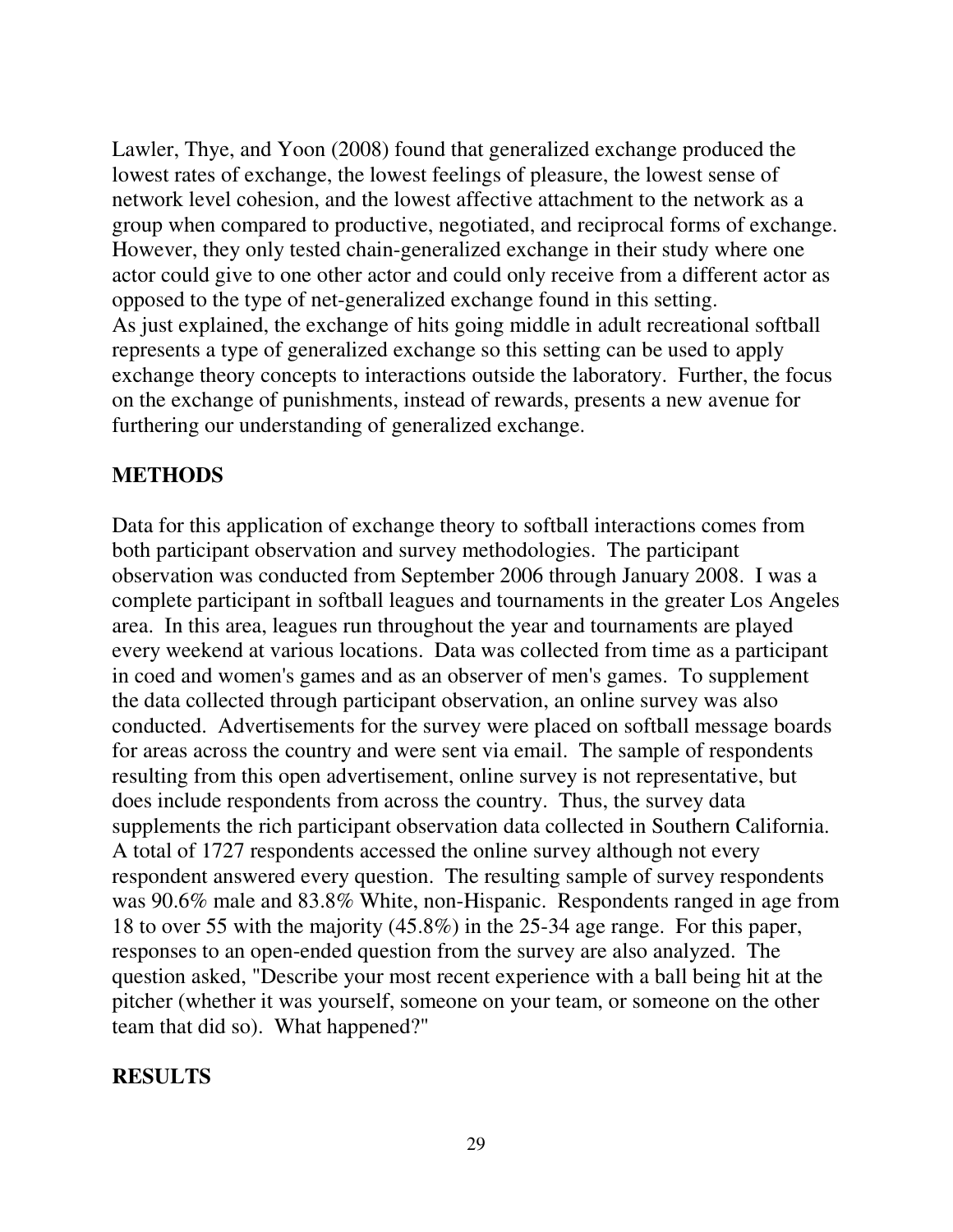In the online survey, 51.2% of 961 current or former pitchers indicated they had been injured by a ball being hit up the middle. As the risk of injuries to pitchers has increased, players and softball organizations have shown an increased interest in maintaining a safe environment for players. As described earlier, the phenomenon of "going middle" does not simply involve hitting a ball back up the middle of the field. Attributions of intentionality often accompany this process and a player is deemed to have "gone middle" when other players believe the batter hit the ball AT the pitcher (as opposed to simply up the middle of the field). When a batter hits middle, players on the fielding team can be heard to say, "Middle's Open!" This signifies the intention of the fielding team to reciprocate the hit at their pitcher by hitting intentionally at the opposing team's pitcher. One survey respondent described an example of this reciprocity in commenting, "The other team kept hitting at my pitcher so I put a ball off their pitcher's foot my next at bat."

Another survey respondent described middle wars: "Middle wars start with a batter with known bat control attempting to hit at a pitcher. The middle war escalates into retaliation on both sides. In some cases, the other team has no bat control…it was done accidentally. Experienced tournament players usually like to send a message to the inexperienced teams to stay out of the middle. It is an unwritten rule during league play to stay out of the middle. The rule does not apply in tournaments. The worst case scenario I have experienced was a brawl on the field between both teams."

As one player described, "other team hit our pitcher, everybody got riled up, almost had a fight, we hit middle back at them." This is just one example of many where players discussed retaliation for balls hit at their pitchers. Among the survey respondents, 63.6% of players indicated they would be somewhat likely, likely or very likely to try and hit at another team's pitcher when a player from the other team had hit at their pitcher. This indicates a general norm of retaliation among players.

As these players describe, hitting at an opposing pitcher is an act that initiates an exchange and requires a response. The exchange is reciprocal and takes the form of the positive connections described by Schaefer and Kornienko (2009) where one batter hits middle and the opposing team responds. There is an expectation that teammates will reciprocate hits going middle at one's pitcher.

# **SOCIAL SOLIDARITY AND TRUST**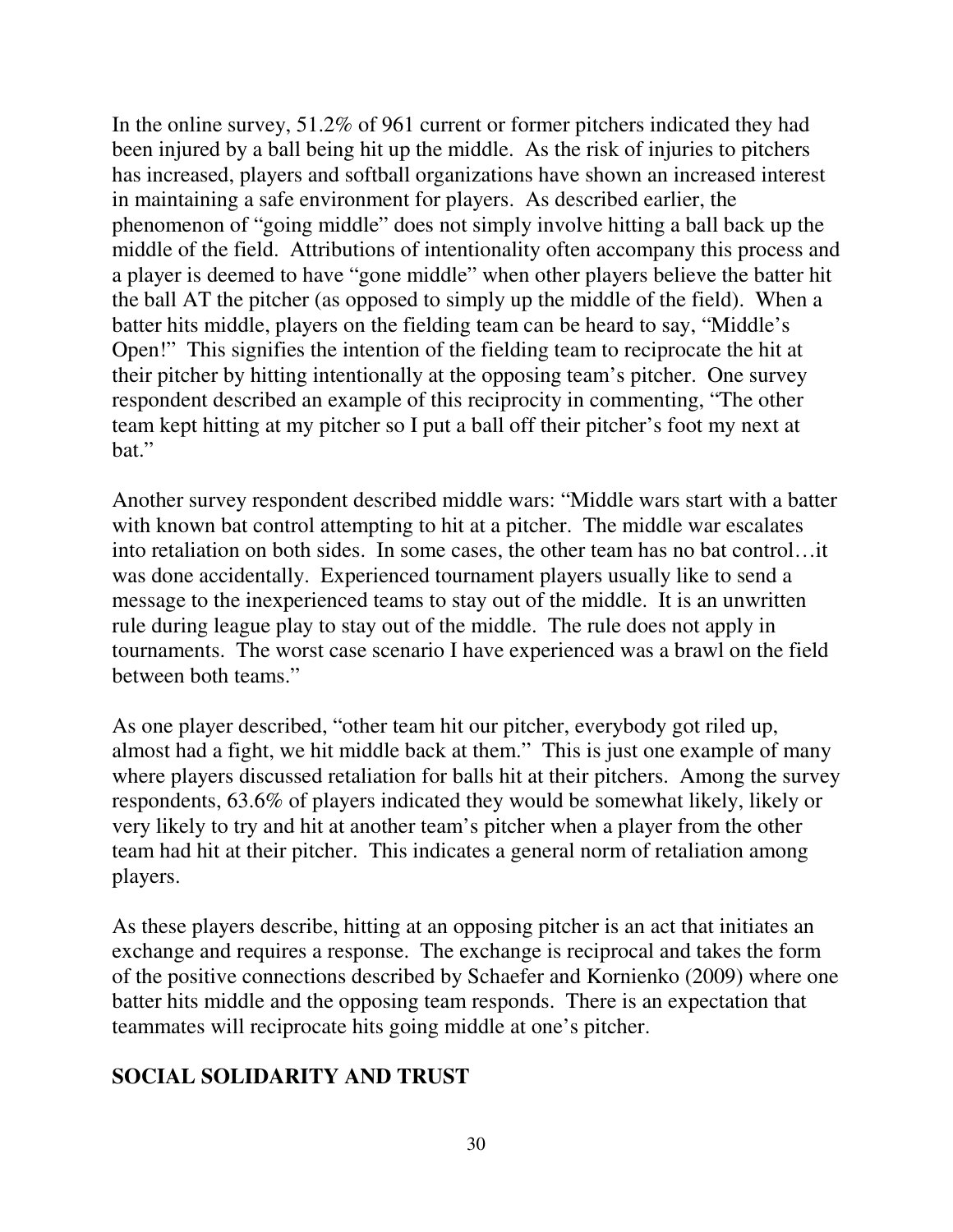With such a generalized exchange as we see in recreational softball, we see reciprocity/retaliation is expected among the participants. As one player described, "we have a middle's open rule in my area. My teams do not hit at the opposing pitcher until our pitcher is hit at. Then the middle is open." Bearman (1997) emphasizes how generalized exchanges contribute to social solidarity within tribal societies. The same situation occurs within softball teams. As one pitcher described in their comments, "I was pitching and I got a ball hit to me. I admit I got a little pissed, but it's part of the game. Now if he hit it on purpose, I know the guys on my team would back me up and go box!". (Box refers to the pitching area in slow-pitch softball often outlined in chalk as a box on the field.) Another pitcher describes, "when I am pitching and the ball is hit at me, a couple of my teammates will hit the middle next time at bat." When the exchange is reciprocated and the norm of retaliation is upheld, teammates develop feelings of social solidarity and trust.

Molm, Collett, and Schaefer (2007) argue that the causal mechanism by which the structure of reciprocity affects social solidarity is through the operation of three mechanisms. These three mechanisms are risk of nonreciprocity, expressive value, and salience of conflict. Greater social solidarity is expected in forms of exchange where the risk of nonreciprocity is higher, the expressive value of the exchange is higher and the salience of conflict is lower. The first two mechanisms apply in the case of hits up the middle in recreational softball. There is very high risk of nonreciprocity since batters do not exert perfect bat control when hitting and since not all players are equally willing to hit at the pitcher. In addition, the expressive value of the exchange is quite high since batters reciprocate hits up the middle in an effort to protect their own pitchers. As one player explains, "a team was hitting middle but not with the intention to hit our pitcher, but they were getting too close so we did it back to them just to let them know they were getting too close." Another player explains, "our pitcher took a couple of close calls at the ankles, so we came back at their pitcher's ankles." These quotes illustrate that the reciprocation of hits up the middle arise in part out of concern for one's own pitcher and teammate. However, when the exchange is not reciprocated, then anger can develop among some players. One player expressed this when she explained after a game that she was angry at the guys on the team for not having her husband's back (her husband was the pitcher) and not retaliating middle. She indicated that she would not want to play with that team again because she couldn't count on them to protect her husband.

Salience of conflict is the one causal mechanism that operates differently in the case of the generalized exchange of softball hits up the middle. This difference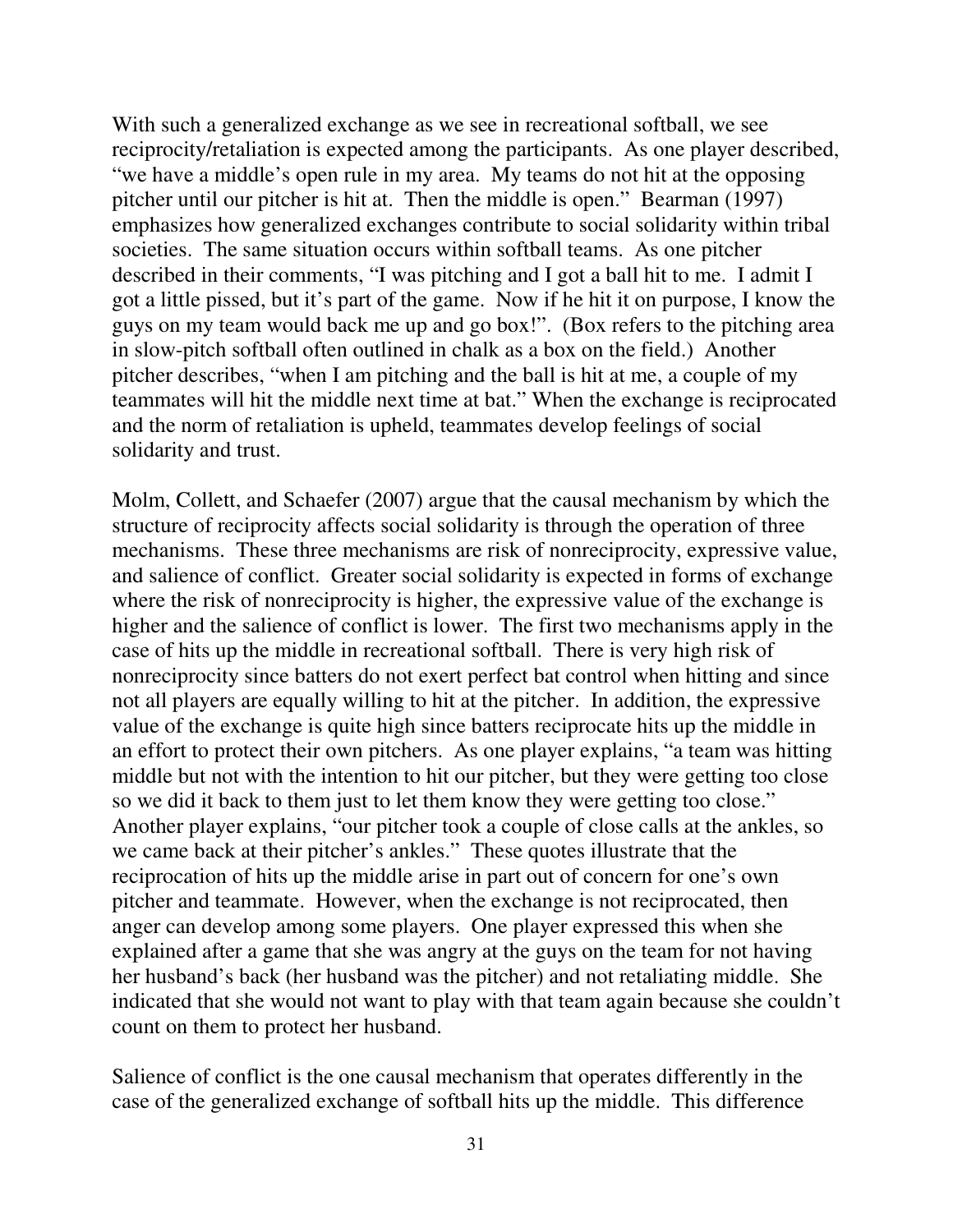may result since Molm and colleagues (2007) focused specifically on the exchange of benefits/rewards. Conflict is endemic to a softball game and thus some degree of conflict is always present since one team wins and one team loses. This conflict is exacerbated when teams engage in a middle war and this heightened conflict results in greater feelings of solidarity with the team. Thus, while lower salience of conflict may result in greater social solidarity when rewards are exchanged, it may be that higher salience of conflict leads to greater social solidarity when punishments are exchanged. The norm demands that players retaliate hits up the middle and teammates are expected to protect their pitchers. Thus, in this setting of a generalized exchange of punishments where there is high conflict, high levels of social solidarity and trust emerge within the team during the exchange process.

#### **CONCLUSION**

The application of exchange theory ideas to the setting of adult recreational softball illustrates the usefulness of the theory in explaining a real-world phenomenon. In his classic article, Zelditch (1969) argues that while you cannot study an actual army in the laboratory, you can replicate the processes that occur and apply those findings to the army outside the laboratory. This paper has demonstrated how principles of generalized exchange and social solidarity developed over the course of a number of laboratory experiments can be used to understand the interactional processes that occur on the softball field. This demonstrates the utility of exchange theory since its concepts can be used to explain specific phenomena.

One result of this application of exchange theory is a possible new direction for laboratory research. Previous experimental work on generalized exchange and solidarity has focused on the exchange of rewards. Three mechanisms have been identified in the work of Molm, Collett, and Schaefer (2007) to explain how the how the structure of reciprocity affects social solidarity. This application of exchange theory to adult softball demonstrated support for two of those mechanisms: the risk of nonreciprocity and expressive value. These mechanisms operate similarly for the generalized exchange of punishments as they do for the generalized exchange of rewards. However, the third mechanism operated differently in this setting. When punishments are exchanged, it appears that the salience of conflict may serve to increase feelings of social solidarity rather than decrease those feelings as when rewards are exchanged. Additional laboratory research is needed to test whether this finding is limited to softball interactions or points more generally to an extension of the theory.

#### **REFERENCES**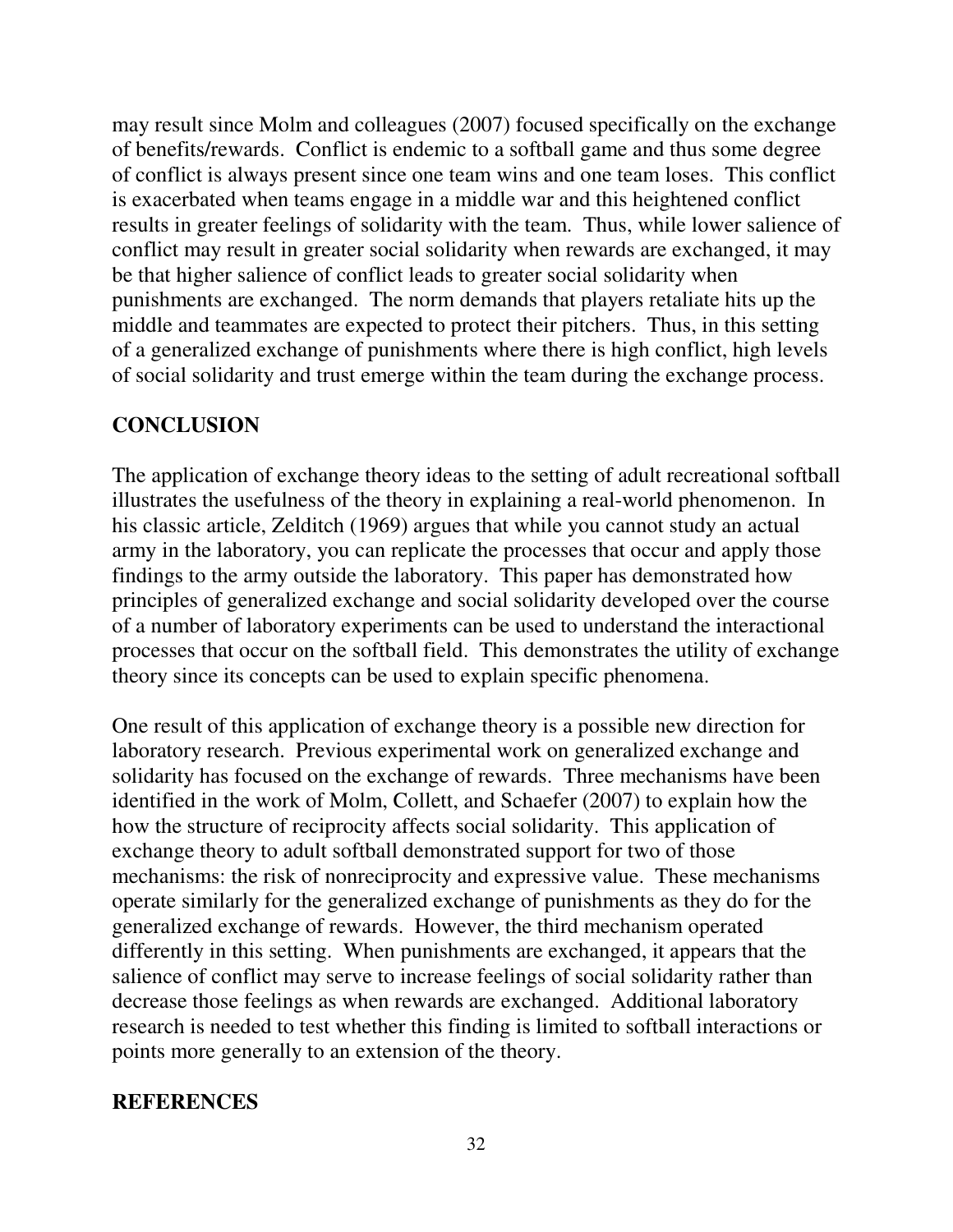Amateur Softball Association. 2010. http://www.softball.org/adult/index.asp

Bearman, P. 1997. "Generalized exchange". *American Journal of Sociology*, 102(5):1383-1415.

Blau, Peter M. 1964. *Exchange and Power in Social Life*. New York: Wiley.

Heckathorn, Douglas D. (1990). "Collective Sanctions and Compliance Norms: A Formal Theory of Group-Mediated Social Control." *American Sociological Review*, 55(3): 366-384.

Homans, George C. 1974. *Social Behavior: Its Elementary Forms*. New York: Harcourt Brace.

Lawler, Edward J., Shane R. Thye, and Jeongkoo Yoon. 2008. "Social Exchange and Micro Social Order." *American Sociological Review*, 73(4): 519-542.

Malinowski, B. 1922. *Argonauts of the Western Pacific*. New York: E.P. Dutton.

Molm, L. D. & K. S. Cook. 1995. Social exchange and exchange networks. Pp 209-235 in K. S. Cook, G. A. Fine, and J. S. House, *Sociological Perspectives on Social Psychology*. Boston: Allyn and Bacon.

Molm, Linda D., Jessica L. Collett, and David R. Schaefer. 2007. Building Solidarity Through Generalized Exchange: A Theory of Reciprocity." *American Journal of Sociology*, 113(1): 205-242.

Schaefer, David R. and Olga Kornienko. 2009. "Building Cohesion in Positively Connected Exchange Networks." *Social Psychology Quarterly*, 72 (4):384-402.

Thibaut, John W. and Harold H. Kelley. 1959. *The Social Psychology of Groups*. New York: Wiley.

Webster, Jr., Murray and Joseph M. Whitmeyer. 2001. "Applications of Theories of Group Processes." *Sociological Theory*, 19(3): 250-270.

Zelditch, Morris, Jr. 1969. "Can You Really Study an Army in the Laboratory?" Pp. 528-539 in *Complex Organizations*, edited by A. Etzioni. New York: Holt, Rinehart, and Winston.